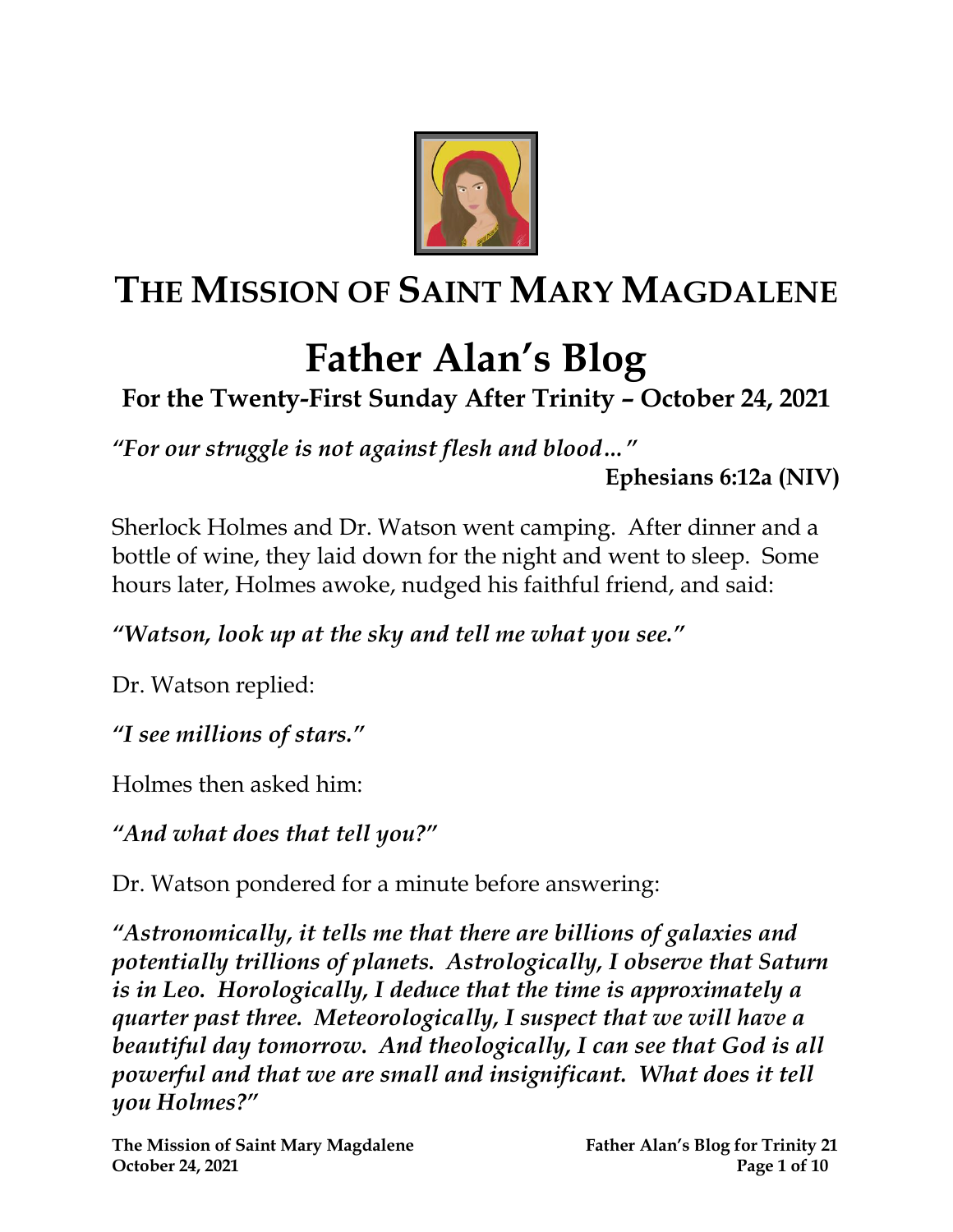Sherlock Holmes was silent for a moment and then spoke:

#### *"Watson you idiot – someone has stolen our tent!"*



Other than a well-equipped RV or a fully loaded trailer, a tent is the most important piece of equipment a person can bring on a camping trip. In short, a tent is one's "home away from home" because (other than from falling trees or lightning strikes), a tent provides protection from most of the elements that Mother Nature can throw a person's way including, it would seem, the occasional bear attack.

Case in point:

Steven Herrero, who has spent his adult life working as a bear behavioural scientist and biologist, writes on page 125 of his 2002 book, "Bear Attacks: Their Causes and Avoidance":

*"I have mentioned that another technique for minimizing risk while backcountry camping around bears is to sleep in a tent rather than without shelter. Sleeping under the stars is one of my favourite things to do while camping, but I choose areas in which to do this carefully. My data strongly suggest that people sleeping without tents were more likely to be injured, even killed (by bears), than were people who slept in tents."*

Regardless, most of the time campers just go inside their tents to sleep and don't really think too much of it. Occasionally, though, either:

- **they get caught in a rainstorm; or**
- **the bugs become so fierce that campers need to spend a few hours hiding inside the protective confines of their tents.**

At those times, there is nothing more satisfying than: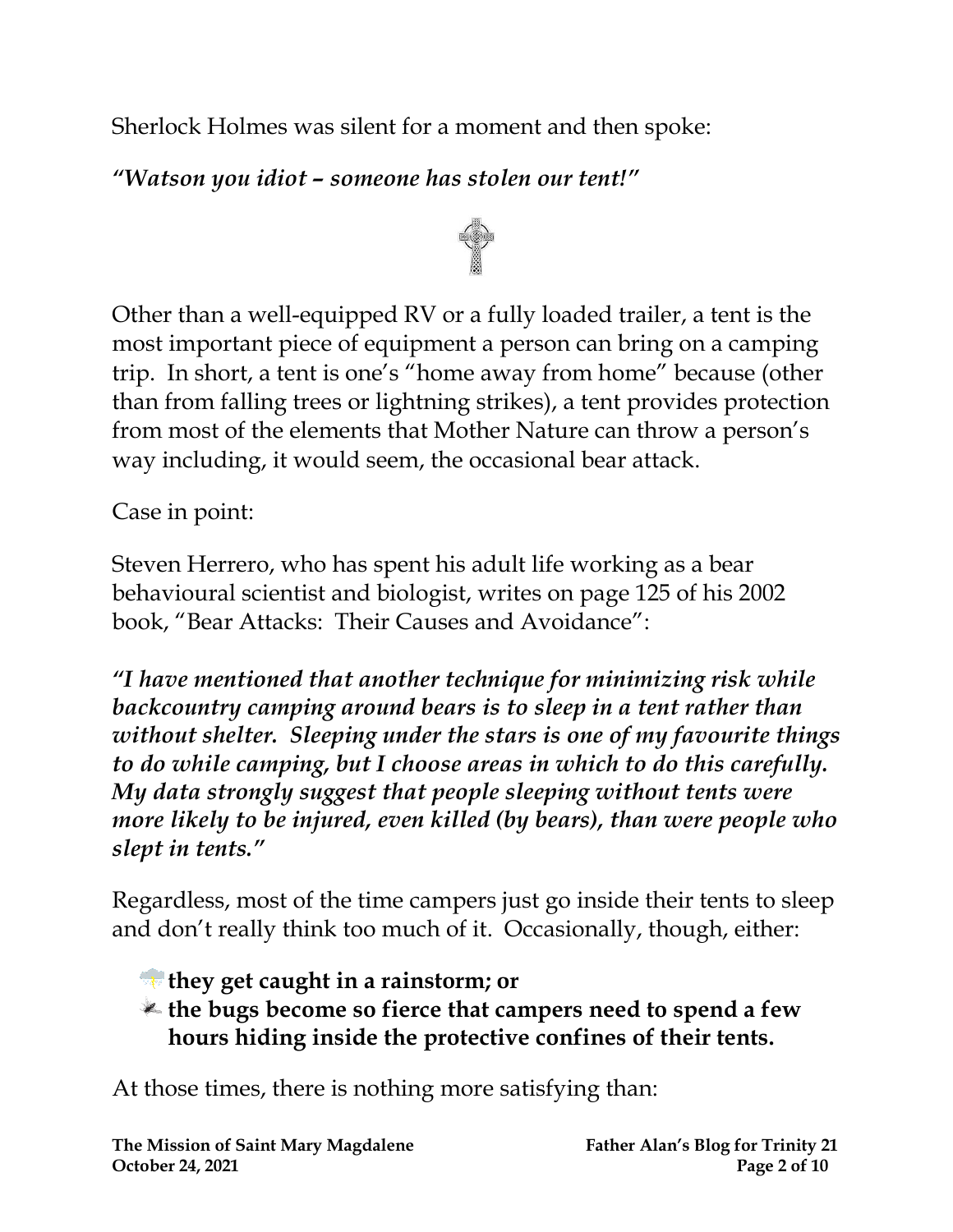- **hearing the torrential downpour on the outside of the tent, but being bone dry on the inside; or**
- **listening to the terrifying symphony of blackflies and mosquitoes that would literally suck the campers dry (if only they could get at them) but knowing that the bugs can't get through the impenetrable armour of the tent's nylon walls.**



#### **To be sure, therefore, when camping, having a tent means being "protected".**

It is not surprising, then, that tents are mentioned throughout Holy Scripture **for the same reason**. For example, in 2 Corinthians 5:1-5 St. Paul uses the word "tent" to denote the earthly human body:

*"For we know that if our earthly house, this* **TENT***, is destroyed, we have a building from God, a house not made with hands, eternal in the heavens. For in this we groan, earnestly desiring to be clothed with our habitation which is from heaven, if indeed, having been clothed, we shall not be found naked. For we who are in this* **TENT** *groan, being burdened, not because we want to be unclothed, but further clothed, that mortality may be swallowed up by life. Now He who has prepared us for this very thing is God, Who also has given us the Spirit as a guarantee."*

Again, when St. Paul states in verse 1a,

#### *"…our earthly home, this tent…"*

he is referring to our earthly body, our temporary dwelling place. In addition, when St. Paul declares in verse 5b:

*"…Who has given us the Spirit as a guarantee…"*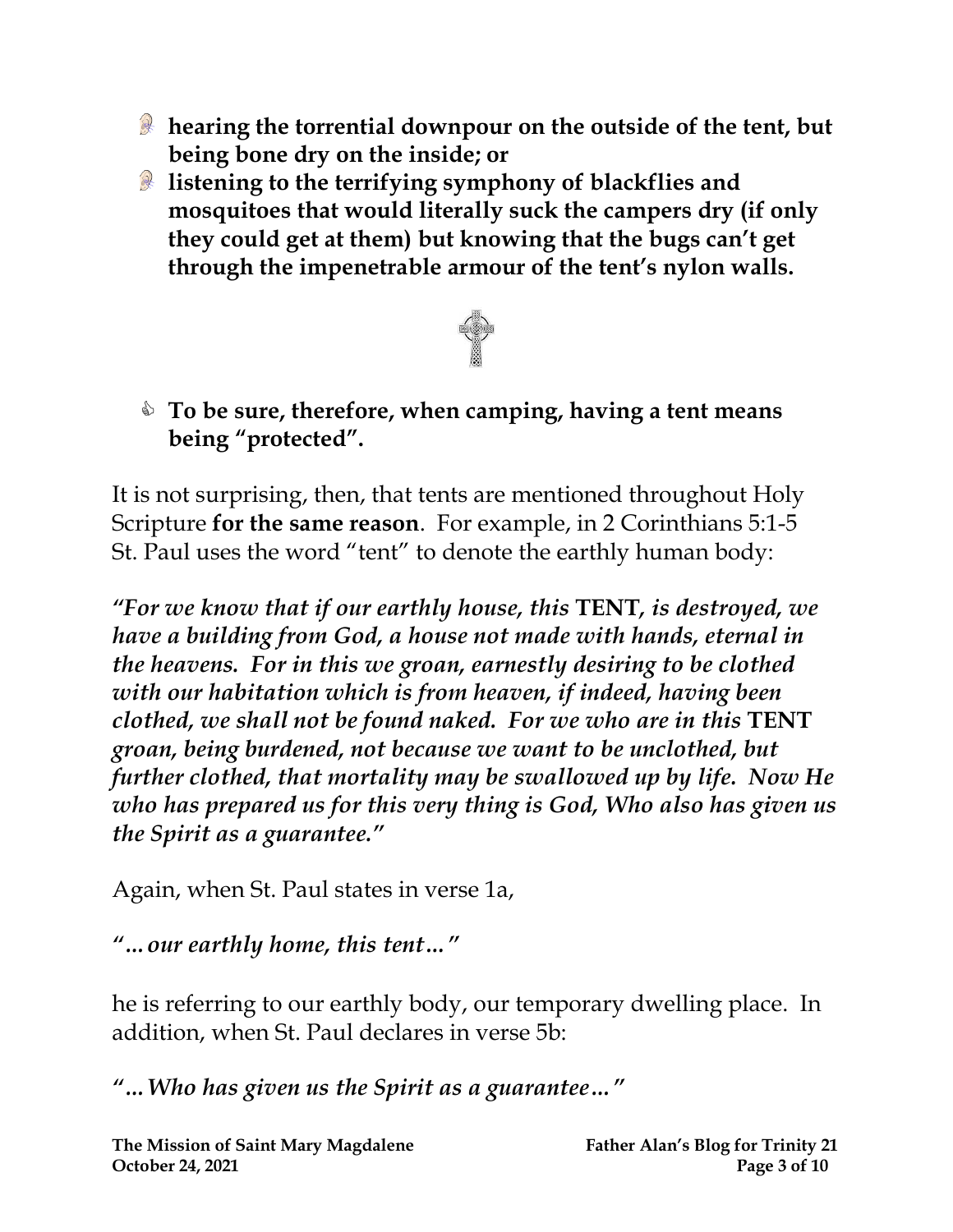he is referring to God's gift to us of His Holy Spirit – not only as "Comforter", but as "Protector".

 **For the simple truth is, believers in Jesus Christ are merely wanderers on this earth; in short, they are not "at home" in this world and need constant protection from it.**

Thus, St. Paul promises us in verses 1b and 3c:

- **those who belong to God will be "further clothed" with immortality upon their deaths and**
- **their frail earthly tents – their bodies – will be replaced with permanent "heavenly dwellings".**

Moreover, as verse 5 clearly indicates, while we struggle here on earth, God Himself does the work of preparing us for the day of glorification and immortality, through the continual process of:



by His Holy Spirit.

Finally, that constant work happening within us is Almighty God's "guarantee" that both our eternal inheritance and our heavenly dwelling are real, as St. Paul further assures us in Ephesians 1:13–15:

*"In Him you also, when you heard the word of truth, the gospel of your salvation, and believed in Him, were sealed with the promised Holy Spirit, Who is the guarantee of our inheritance until we acquire possession of it, to the praise of His glory."*

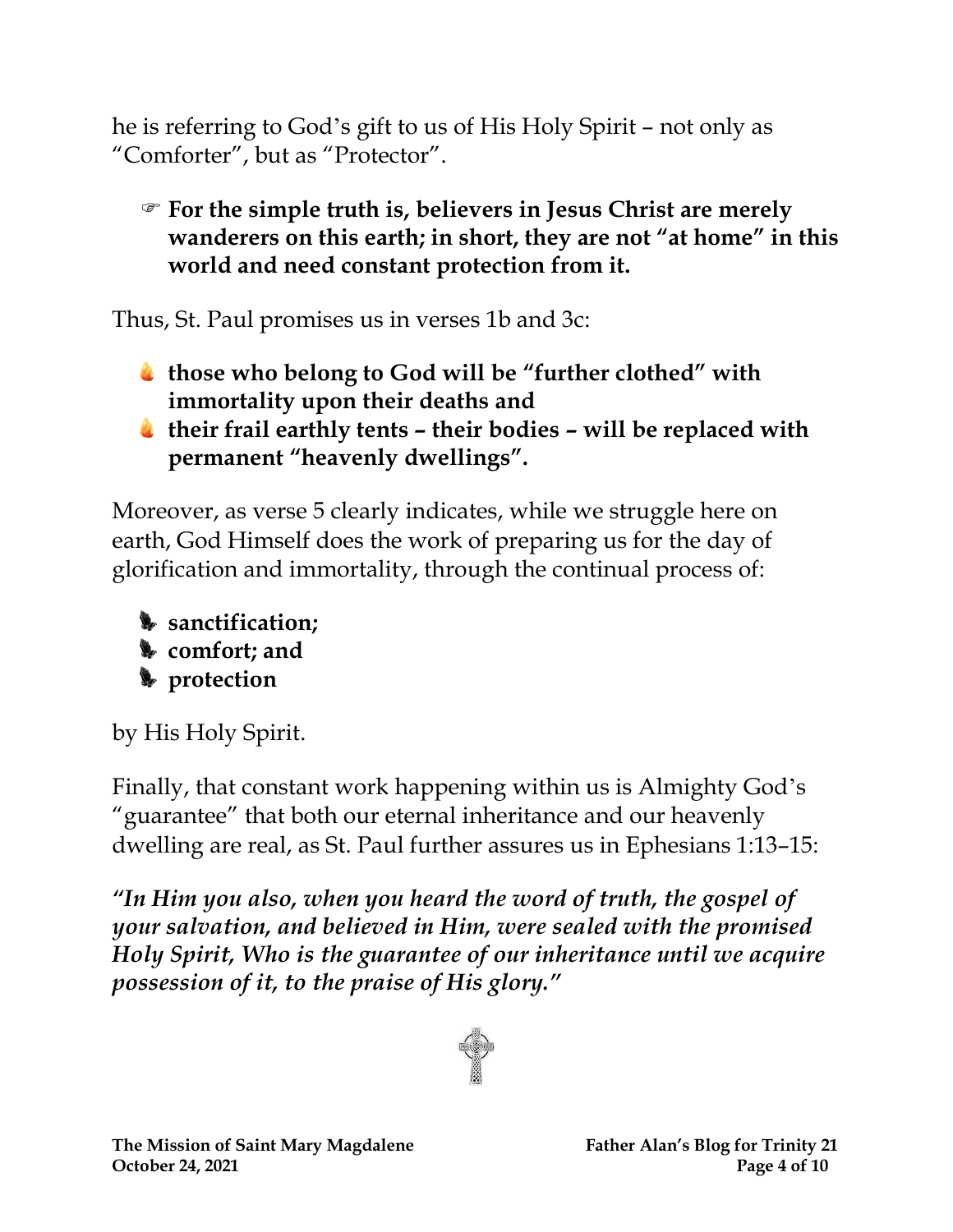In any event, most conservative biblical scholars believe that:

- **St. Paul wrote his Epistle to the Ephesians** *c***. 60 AD while he was being held prisoner awaiting his first trial in Rome; and**
- **when he wrote Ephesians 6:10-20 about the "Armour of God" (today's Epistle Lesson), St. Paul had drawn inspiration from the Roman soldiers who had been assigned to guard him.**

Specifically, St. Paul used the armour of the Roman soldier as a metaphor to illustrate a spiritual truth that:

**Throughout life's struggles, God has given us "spiritual armour" to protect the "tents of our earthly bodies" as we wage war against the dark spiritual forces that assail us daily.**

Now, I realize that we live in a world that operates on 'hard facts', and that the spiritual side of life seems so **unreal** in this age of:

**computers; cell phones; and •** social media.

**Nonetheless, the spiritual world, which includes the forces of both:**

**light; and darkness,**

#### **is very much a REALITY**.

Accordingly, St. Paul wrote to the Ephesian church warning them about the real enemy of their faith, a dangerous foe that must be continually fought on a **spiritual battlefield**. In so doing, St. Paul reminded them (and reminds us) that the true struggle is not against flesh and blood, but against dark spiritual forces. For this reason, St. Paul (in verse 12b) deliberately uses the expression: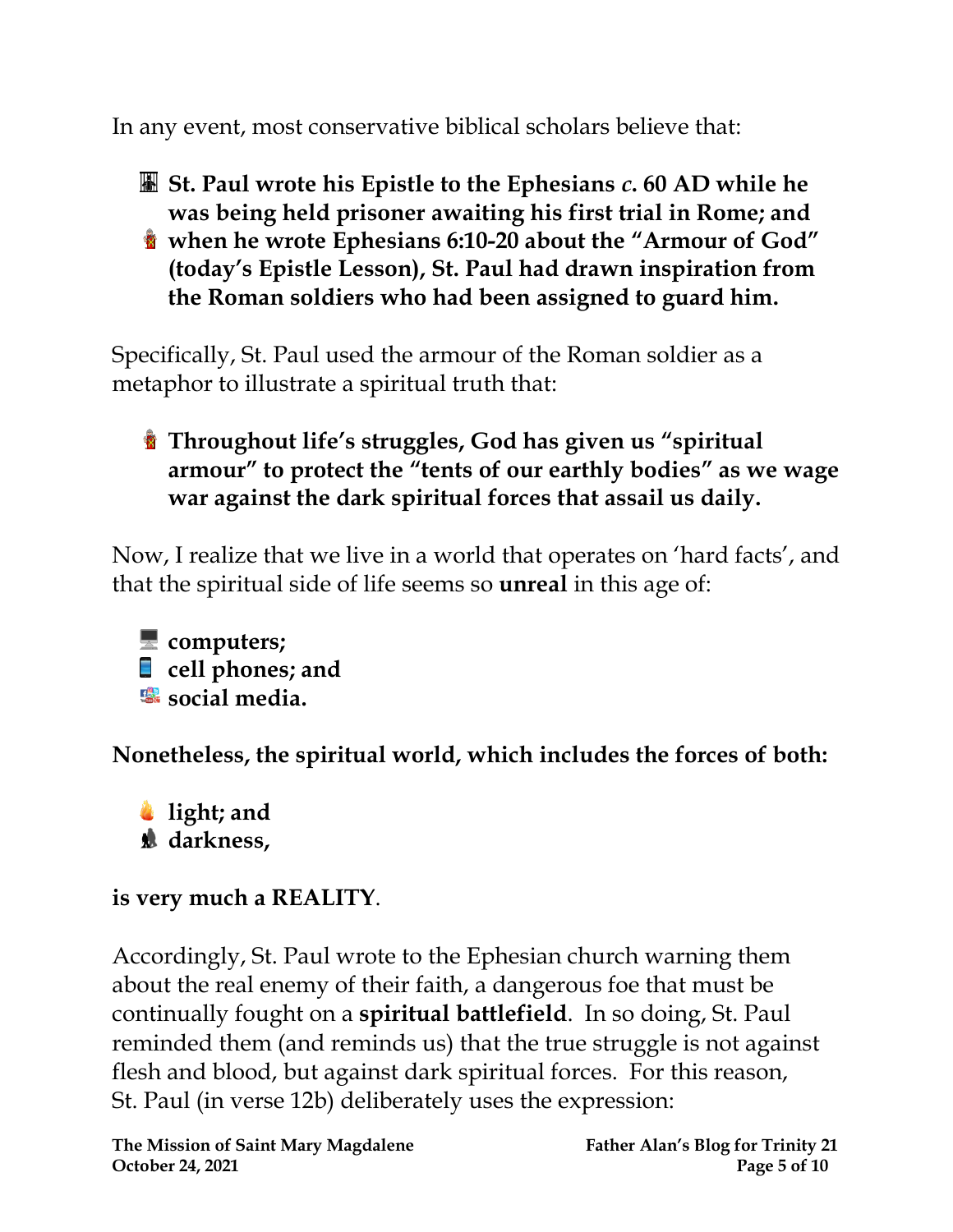#### *"…the powers of this dark world…"*

to aptly describe the devil's demonic forces.

Even so, fear was never an issue to St. Paul, **but DECEPTION was**. Thus, St. Paul firmly believed in the reality of the devil's existence. As a result, his instruction to the Ephesian church (in verse 11) was:

#### **to be aware of the** *"devil's schemes";*

- **to stand strong against the one who desired, above all, to destroy their eternal lives; and**
- **to understand the need to use** *"spiritual armour"* **to effectively battle with him.**

Consequently, St. Paul uses an example which was familiar to his audience:

#### **"The Roman Soldier and His Armour"**.

You see, without his protective armour, a soldier was as good as dead in the heat of a battle. In the same way, St. Paul challenged all his readers either to fight their spiritual battles:

#### **covered with Jesus as their protection; or**

**to expect ineffective ministries and defeated lives.**

Clearly, then, St. Paul's intention was to give all true Christians a method for spiritual victory.



**The belt was foundational for battle; it supported the weapons that allowed the soldier to fight.**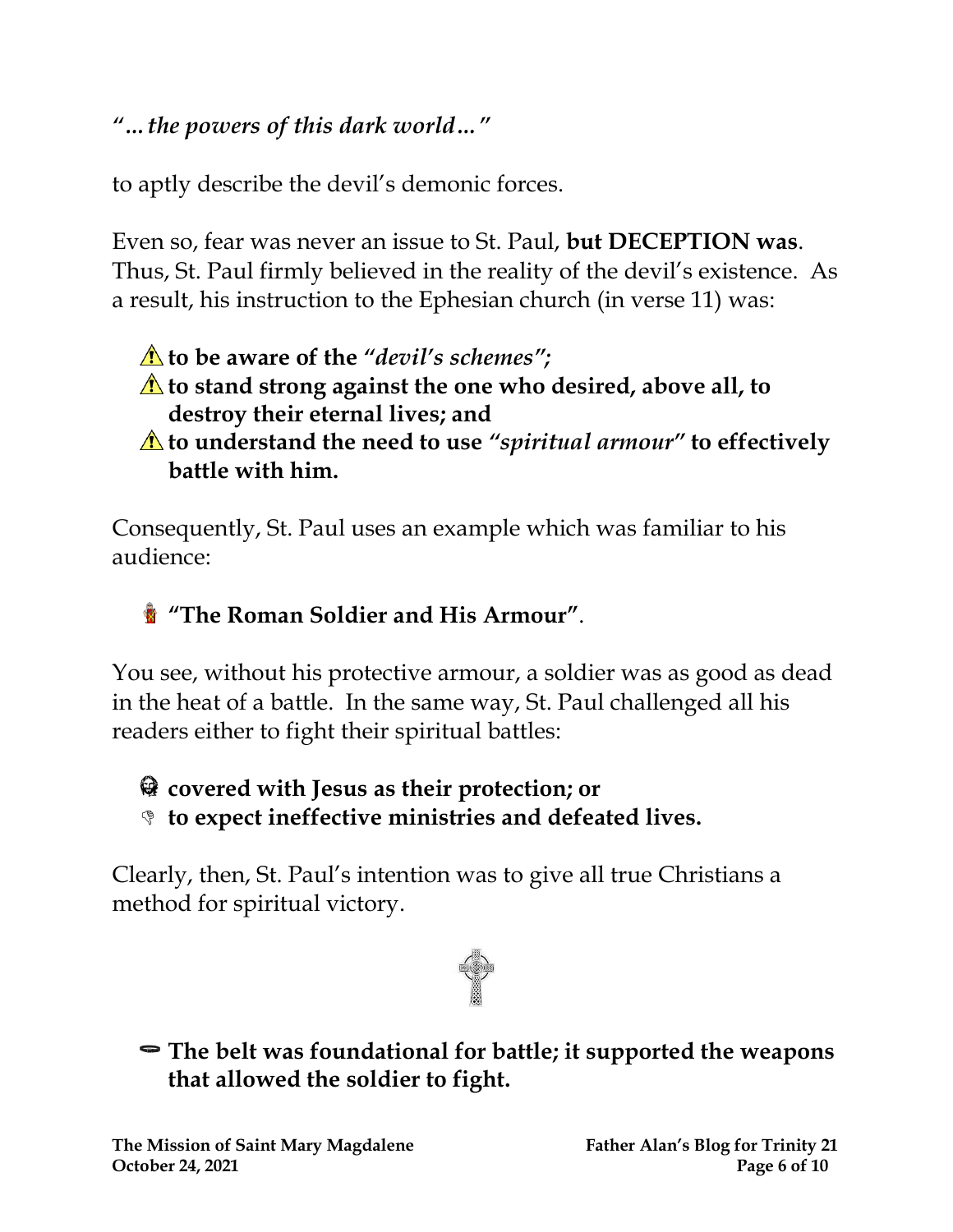The *"belt of truth"* (verse 14b) is a reminder that Jesus Christ is the foundation for spiritual battle. He is the truth that stands against the lies and deception of Satan; thus, to win our spiritual battles, we must be anchored to the truth found in Jesus alone.



**The breastplate was, simply, to protect the soldier's vital organs in close hand-to-hand combat. It was essential for survival and no trained Roman soldier would venture into battle without it.** 

If we start to believe that our own:

- **righteousness;**
- **effort; or**
- **good works**

make us worthy of God's protection, the advantage quickly goes to our enemy. In short, our own merits are worthless in the battle. We need to get our eyes off ourselves, and back on the provision of the cross, and the *"breastplate of righteousness"* (verse 14c) that is ours through a living relationship with Jesus Christ.

## **Without his sandals, a soldier would not be prepared to fight and could be easily defeated.**

In verse 15, St. Paul instructs us that our preparation for battle is to be shod with:

*"…the gospel (***that is, the 'good news'***) of peace…"*,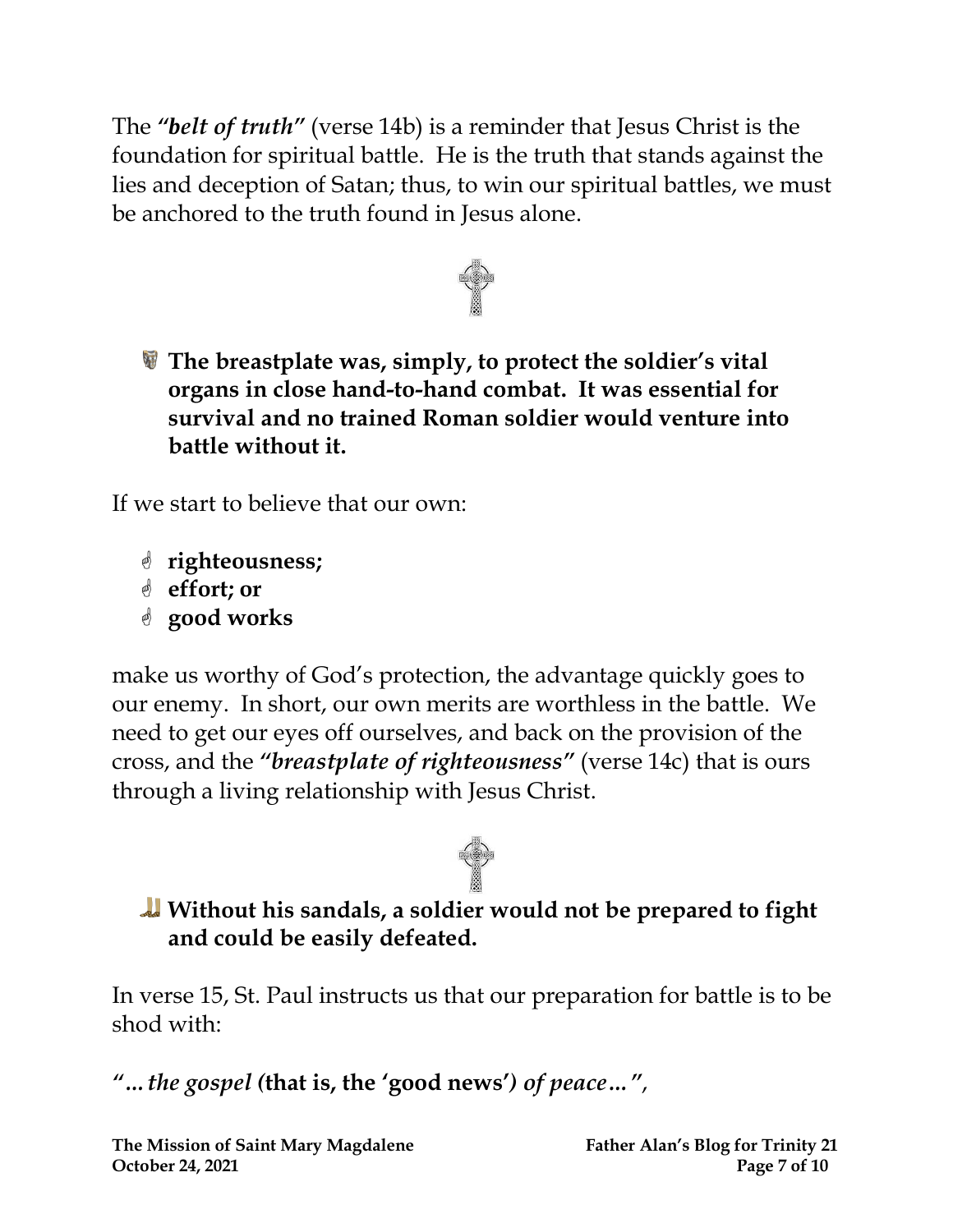(the Gospel being:

- **Jesus Christ's meritorious life;**
- **His precious death;**
- **His mighty resurrection; and**
- **His glorious ascension**),

for Jesus' reconciling work on earth, on behalf of all humankind, brought us peace with God, and allows us to meet the enemy with:

- **boldness;**
- **confidence;**
- **perseverance; and**
- **peace of mind.**



**In ancient warfare, the shield was the only protection against the "flaming arrows" that rained down from the sky. If used correctly, it was a trustworthy piece of equipment. If dropped, it became useless, and the soldier's fate rested with himself.**

As St. Paul urges (verse 16a), we must take up the *"shield of faith"* and trust in Jesus alone to protect us. We cannot rely on our own abilities in this battle.



#### **The helmet was essential for the survival of a soldier in battle.**

In using the term *"helmet of salvation"* (verse 17a), St. Paul, indicates that the helmet is the source of total deliverance, that in Jesus Christ we can find deliverance in every situation: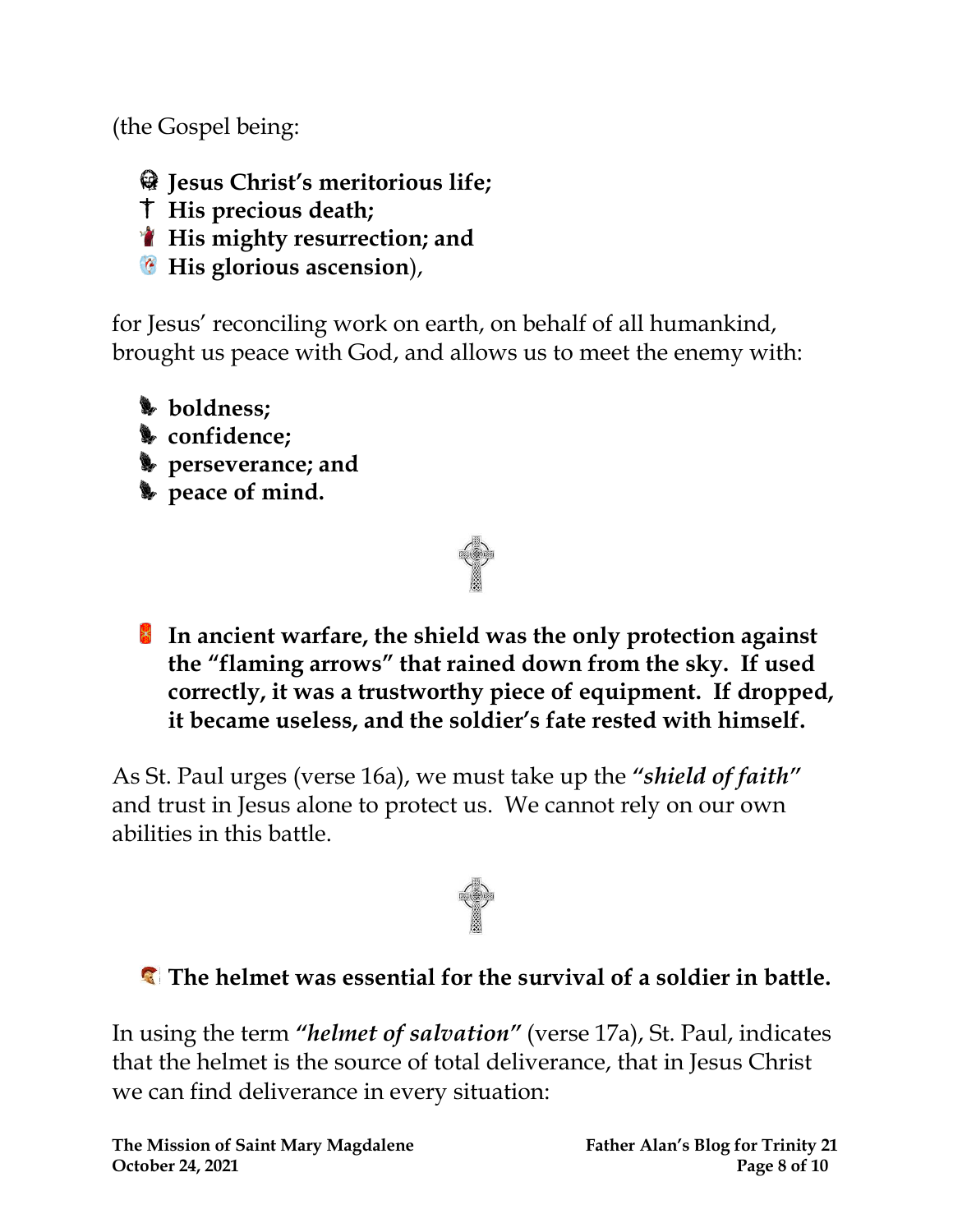#### **spiritual; emotional; and physical.**

Hence, Jesus – alone – must be:

**our source; our guide; and our "way out" ,**

as we are, quite simply, unable to deliver ourselves.

#### **When used at close range by a skilled Roman soldier, the sword was a deadly weapon.**

Now, the first five pieces of armour were all primarily used for defensive purposes. Consequently, if we take St. Paul's sage advice to stand firm and allow God to fight for us (verses 11-16), our spiritual armour – the "Armour of God" – will defend and protect us. Conversely, the *"sword of the spirit"* (verse 17b) is the only piece of armour used for offensive purposes – **and it is all we need**.

According to St. Paul, the sword represents the "Word of God", the written picture of Jesus Christ, for He is the living version of everything that God wanted to say to humanity. God's Word is a powerful weapon against the enemy when it is used under the Holy Spirit's power and direction. Thus, it is vital that all **true** Christians are well acquainted with the Word of God – because Holy Scripture (that is to say, the "Sword of the Spirit)" – is all we need to thwart the devil's schemes. However, we need to know it – and we need to know how to use it and how to apply it – for the devil, the real enemy, is crafty. (For example, in St. Matthew 4:1-11, when he tempted Jesus